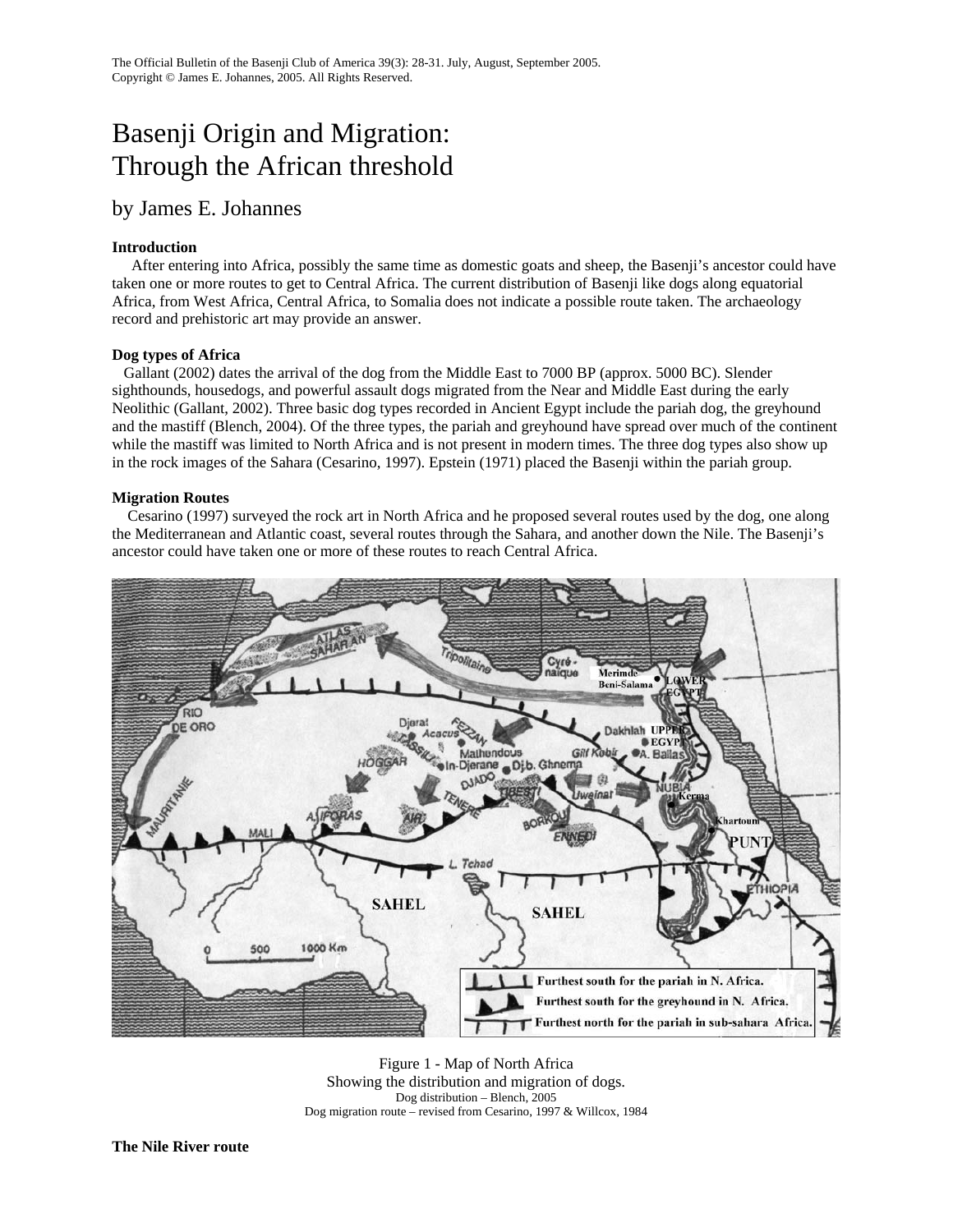There is no evidence of either plant or animal domestication in the Nile Valley before 4880 BC (Hassan, 2002). People living in the Nile Valley found their food by fishing, hunting, and plant gathering. The domesticated goat made its appearance around 5900 BC in the Western and Eastern Desert, but did not appear in the Nile Valley until some 5 centuries later (Shaw, 2000). Domestic food production reached the Nile from two possible sources, SE Asia or the Western Desert of Egypt. By 6000 BC people of western desert were herding cattle and ovicaprids as well as cultivation of barley. A drought, occurring between 5000 to 4000 BC in the Sahara and SE Asia, caused movement of groups (most likely Berber speaking people) who herded and cultivated plants into the Nile Valley. (Hassan, 1988). Although the dog may have been in the Nile Valley before the appearance of the goat, it is possible that the dog made a later appearance in the Nile Valley only after the migration of people living in the Western and Eastern desert to the Nile Valley.

 The earliest known evidence for dog burials found in Africa was on the western edge of the Nile delta at Merimde Beni-Salama dating from 4800 BC (Brewer, et al., 2001). Predynastic dog burials were found at Heliopolis, Maadi, and Wadi Digla in the Nile Delta and Mostegedda and Badari in Upper Egypt. Dogs interred with humans also occurred in the Predynastic period.

 Early depictions indicate that the dog in Egypt had erect ears and tails high over their back (Brewer, et al., 2001). Scholars have referred to these hounds by the Egyptian word Tesem, which means dog. Painted pottery and rock art dated to the Naqada I and II period (3750-3400 BC) depict these hounds and they are frequently portrayed in Old and Middle Kingdom desert hunting scenes. An Amratian ware dish (Naqada I, c. 4500 BC) portrays a scene with a hunter armed with bow and arrow and holding four dogs with leashes that resemble the Basenji (Germond & Livet, 2001). The Egyptians drew or carved many Tesem with tightly curled tail similar to the Basenji. Hilzheimer (1932) remarked that the Egyptians idea of good breeding was a curly tail and often exaggerated it in their works of art. The initial Tesem form began to increasingly diversify from Predynastic to New Kingdom times (c. 4,000-1,500 BC), indicating that the Egyptians probably were doing selective breeding (Brewer, et al., 2001). Saluki-type dogs having floppy ears and curved tails and dogs with short limbs appeared just prior or during the Middle Kingdom period. Brewer (2001) compared data published in 1903 by Lortet and Gaillard on shoulder height. The data suggests that two population types existed in Egypt, one with an average height of 45.66 cm and the other of 50.73 cm. Although both types are larger than the Basenji (41-43 cm), it is possible they are closely related or are offshoots from the Basenji's ancestor. Pariah dogs living in present day Egypt have an average shoulder height of 55 cm, erect ears and lemon-and-white or pure white in color, sometimes all lemon or all brown with occasional black or tawny and a long bushy tail (Epstien, 1970).

 Nubian dogs given as tribute are pictured in the Tomb of Amenmose, Dynasty XVIII 404-399 BC, and are physically similar to Salukis with saber tails (Osborn & Osbornova, 1998).

 Higher up the Nile river in northern Sudan at Kerma dog skeletons were found in graves, most likely buried as pets, companions of the deceased, or shepherd dogs (Chaix, 1999). They were buried between 2700 to 1500 BC. Measurements taken of the skeletons show a striking uniformity in morphology and body size. Mean average wither height was found to be 53.8 cm and the dogs had elongated skulls (Chaix, 1999). Measurements taken of three dogs found at Eheima in Sudan, buried between 1600 to 1000 BC, indicate dogs standing about 50 cm and more at the shoulders and present-day dogs of the area have generally the stature of setters (Gautier & Neer, 1997).

 The Dog spread even further up the Nile beyond Egypt and probably was present in Khartoum by 4000 BC. Evidence of a possible skeleton of a domestic dog, partially destroyed, was found buried with a human skeleton in the vicinity Khartoum at El Kadada (Geus, 1991). The El Kadero site near Khartoum was dated to an approximate age of 5300 -5100 B.P. and had mostly domesticated fauna with some game. Domestic animals include cattle, small livestock, and possibly dog. Later Neolithic sites indicate the people were pastoralist (cattle). Graves yielded remains of gazelle, crocodile, goat, sheep, cattle, and dog. People living later had similar domesticates.



Figure 2 – Greyhounds from northern Sudan (Nubia) – Epstein, 1971.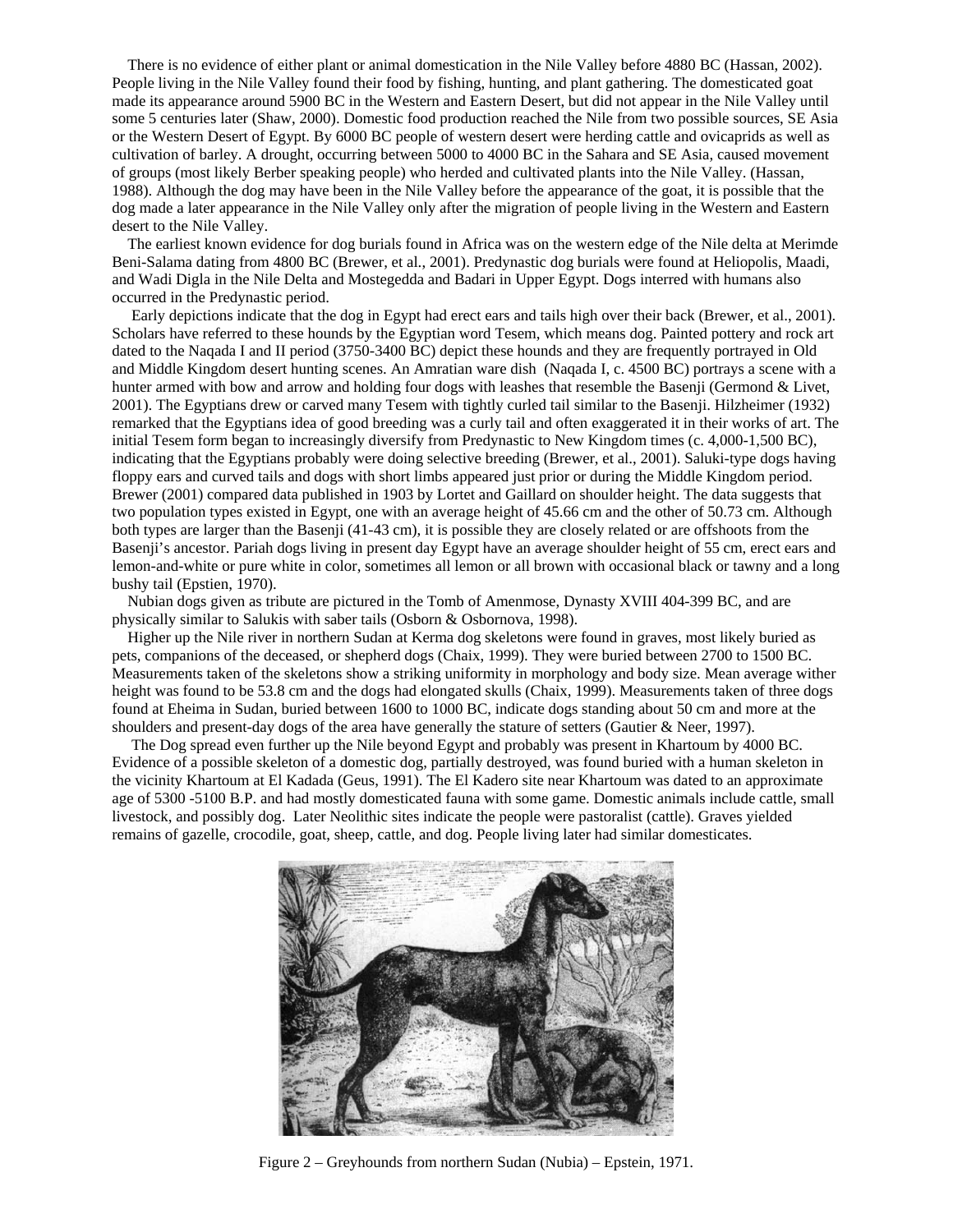

Figure 3 - Wadi Rizegat – Early Nile-valley – Winkler, 1939.



Figure 4 - Nubian Rock Drawing - Basch & Gorbea (1968).

 Current distribution of the pariah up the Nile ends just past the present day border of Egypt with Sudan and they are not present in the area where the Nile splits into the Blue and White Nile and only reappear south of Khartoum (Blench, 2005). Distribution of Greyhound types reaches further south on the Nile and ends just south where the White Nile and Jur River meet. The archeological record and current distribution seems to indicate that the pariah type dogs did not spread as far south as the Greyhound types. Comparison of ancient dogs with modern dogs of northern Sudan shows no significant differences in morphology or size (Chaix, 1997). The Basenji is shorter at the wither and does not have an elongated skull. The Nile River corridor provided one route for dogs to enter Africa. This route does not appear to be the one taken by the Basenji's ancestor.

#### **The Mediterranean/Atlantic route**

 The end of favorable conditions (6100 -5800 BC) in the Levant caused a collapse of agrarian communities. People migrated out of the area going southwards into Arabia and westwards via the Sinai into NE Africa (Hassan, 2002). They brought with them the goat, sheep and dog.

 The Ovicaprids (goat and sheep) were found west of the Nile in Farafra Oasis and Nabta Playa dated at 5500 cal. BC. The proto-Berber people living just to the west of the Nile probably absorbed the people coming from the Levant. Rock art in the western desert depict dogs that are found with present day Berber (Brewer, et al., 2001). A hunter-gather society stretched along the North African coast from Libya to the Atlas and Aures Mountains. Experts disagree whether the Berber people moved west along or just inland of the Mediterranean coast or if they already were living along the Mediterranean and the ovicaprids and dogs migrated through the existing hunter gather society. At Hanu Fteah in Cyrenaica, around 7000 years ago, a new economy of raising goat and sheep replaced hunter-gather society. Ovicaprids were found at Grotto Capeletti in Algeria dated at c. 4850 cal. BC. Not long after, along the Maghrib coast and within and around the Atlas and Aures mountains sheep and goat were introduced to the area. Later on, 5000 year ago, cattle started being kept and were grazed in upland pastures in the summer and valleys during the winter.

 Rock art depicting dogs has been found just west of the Atlas Mountains, in the Atlas Mountains, and southwest to Rio de Oro (Cesarino, 1997). Most of the dogs are shown in hunting scenes and are pricked-eared with saber tails. A few are shown with loosely curled tails and a few that may be of greyhound type (Leclant & Huard, 1980).

 Several different types of dogs developed over time and both types, pariah and greyhound, are represented in present day dogs. Small terrier-like pariah dog with a mean weight of 5 kg occurs in large numbers in Libya and the Atlas countries. They stand 25 to 30 cm at the shoulder and have prick ears with occasional drooping tips (Epstein, 1971). The Aidi or Atlas sheep dog is a terrier-like pariah found in Morocco, Algeria, Tunisia and part of Libya. It used as a stock protecting dog and stands at 52 to 62 centimeters. Ears are semi-drop and the tail is long, carried low, and slightly curved. It is possible it was mixed with a Molossian breed imported from across the Mediterranean to area (Hall, 2003).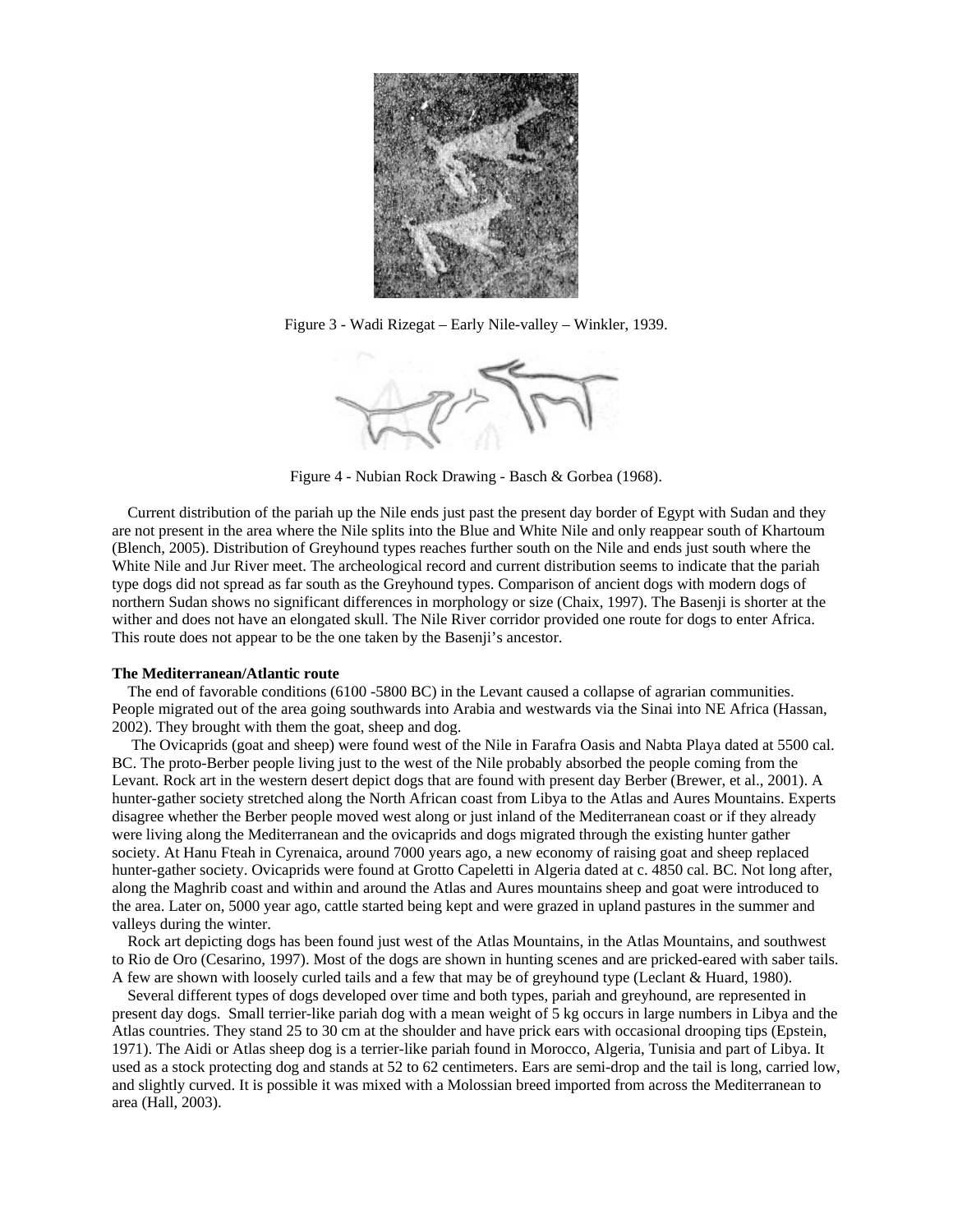

Figure 5 – Dog art from south Morocco and Rio de Oro (last dog on right) – Leclant & Huard, 1980.

 The Basenjis ancestor might have taken the Atlantic route to reach central Africa but the probability of this is may be low. Prehistoric rock paintings in this area are not detailed enough to say if any represent the Basenjis ancestor. Current pariah dogs of the area don't seem to have the same stature or conformation as the Basenji, although this may have changed because of later introductions of dogs from across the Mediterranean. The current distribution of pariahs does not go any further than Rio de Oro. Greyhounds are seen further south. The distribution of the pariahs might reflect the retreat of people from the Sahara when it got drier or the furthest limit for pariah type dogs since their introduction to the area.

#### **The Saharan routes**

 The early Holocene (ca. 11,000 BP) climate in the Sahara was moister than it is currently. Lakes and marshes existed as far north of the Hoggar Mountains, supporting a diverse aquatic flora and fauna (Street & Gasse, 1981). After a short drying period (8,000 – 7,000 BP), wetter conditions returned and reached further north in the Sahara. Evidence from sedimentation during this time indicates that the rainfall regime was more intense and tropical than during the early Holocene (Street & Gasse, 1981). People who spoke Nilo-Saharan languages moved west from the Nile into the mountains of the Sahara (Ennedi, Tibesti, Tassili, Hoggar, & A. Iforas mountains).

 Cattle keeping emerged as early as 8500 cal. BC. in the Eastern Sahara, and in the southeastern corner of the Western Desert of Egypt. Abrupt cold climatic events at 7500, 6600, and most significantly c. 5800 cal. BC, were crucial in the spread of cattle keeping westward across the Sahara (Hassan, 2002). Pastoralist communities established themselves in better-watered range and basin areas associated with a series of highlands, such as the Ennedi, Tibesti, Tassili and Hoggar massifs. After 6,500 B.P. the opening of the grassland niche with increased rainfall allowed expansion of the pastoral way of life throughout the Central Sahara. (Smith, 1989).

 Evidence for domestic goat in the Western and Eastern deserts has been dated to 5900 BC (Hassan, 2002). This is some 5 centuries before their appearance in the Nile Valley (Shaw, 2000). It is possible the dog entered the Sahara before going down the Nile corridor.

 Throughout the central Saharan Mountains people have carved or painted pastoral and hunting scenes. Dogs are pictured predominantly in the hunting scenes. The dog shown in figure 6 was pictured in a pastoral scene and was found in the Tassili Mountain. The pattern of the coat is similar to Basenjis and it includes a white tail tip.



Figure 6 – Fat Basenji-like dog pictured at Tikadiouine in Tassili Mts. – Muzzoline & Boccazzi, 1991.

 Another rock picture found in the Tassili Mountains at Iheren is of a Basenji-like dog possibly walking in front of his master (you can see his right foot). His tail curves upward and the head very much looks like a Basenji.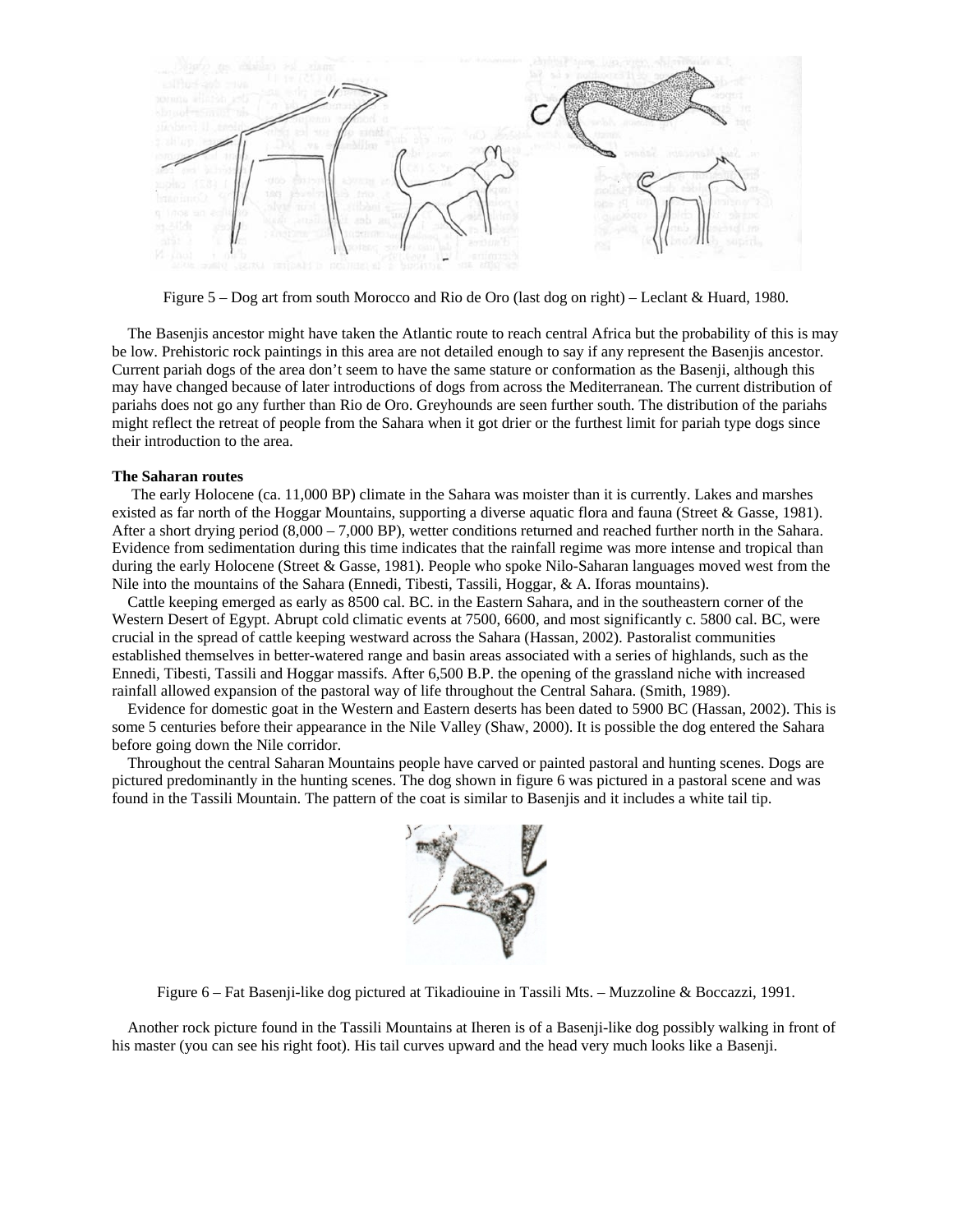

Figure 7 – Rock picture of a Basenji-like dog found at Iheren in the Tassili Mts. – Muzzolini, 1986.

 This Basenji-like dog (figure 8) was painted sniffing for game and is above an archer. The painting was found at Sefar in the Tassili Mountains.



Figure 8 – Painted rock picture of a hunting dog sniffing – Lhote, 1959

 Some of the rock pictures in the central mountains of the Sahara look very much like Basenjis. It is possible that the Basenjis ancestor migrated through the central Sahara before entering Central Africa.

## **Egyptian impact on the Basenjis development**

 It has been said that the Basenjis either originated in Egypt and was introduced into Central Africa or came from Asia to Central Africa and given by the Pygmies as tribute to the Egyptians (Coe, 1994).

 Coe (1994) writes that an expedition by Prince Herkhuf in VI dynasty to the home of the Pygmies as a possible means the Egyptians got Basenjis. Several records of other expeditions have been uncovered from the VI dynasty showing they went to southern Nubia where they turned westward. The last expedition acquired a pygmy or dwarf. Even if this occurred, depictions of Basenji like dogs occur 1,000 years before the VI dynasty (Brewer et al., 2001).

 After 3000 BC, when the Egyptian dynastic period began, the Sahara started drying out. Over time cattle herds could not be maintained in the Sahara. Nomads moved out of the Sahara into the Nile Valley from the Libyan Desert. C-Group peoples appeared in northern Sudan around 2500 BC. By 2000 BC cattle raising people appeared in the Sahel (Clark, 1980: 568). During this time dogs were brought into the Nile Valley from the Sahara. It is possible dogs related to the Basenjis ancestor was introduced into ancient Egypt. Egyptians did not start practice dog breeding until the dynastic period, well after the dog had been introduced into the central Sahara.

 The Egyptians from the earliest time had contact with three areas, Africa (primarily Nubia, Libya, and Punt), Asia (Syria-Palestine, Mesopotamia, Arabia, and Anatolia) and the northern and eastern Mediterranean (Cyprus, Crete, the Sea Peoples, and the Greeks) (Shaw, 2000). The area of Africa the Egyptians had contact was in East Africa, from Sudan, Eritrea, and possibly Ethiopia. There is no record of contact with Central Africa.

 There are few records left by the Egyptians on various stelae giving us a hint of the trade of dogs with other areas. In the XI dynasty the Pharaoh Intef II apparently received Libyan and Nubian dogs as tribute which were recorded in text (Janssen & Janssen, 1989). During XVIII dynasty dogs were imported into Egypt from Punt (Dunn, 1999)

 Midant-Reynes and Braunstein-Silverstre (1977) have recently reinvestigated the history of the dromedary (camel) in Ancient Egypt. According to them the dromedary became well known in Egypt only from the Ptolemaic period (332- 30 BC) onwards. There are some indications of camels being introduced as exotics, but no significant numbers were every maintained in ancient Egypt (Blench, 2005). The Egyptian had use of the donkey since ancient times, but it cannot survive as well as the camel on a trip through the Sahara.

 It is probably unlikely the Egyptians traveled to Central Africa through the Sahara or by going down the Nile and across the Sahel. Travel across the Sahara was almost impossible without the camel, which was not introduced into Egypt until well after the dog was brought into Central Africa. Egyptian records only indicate they went as far as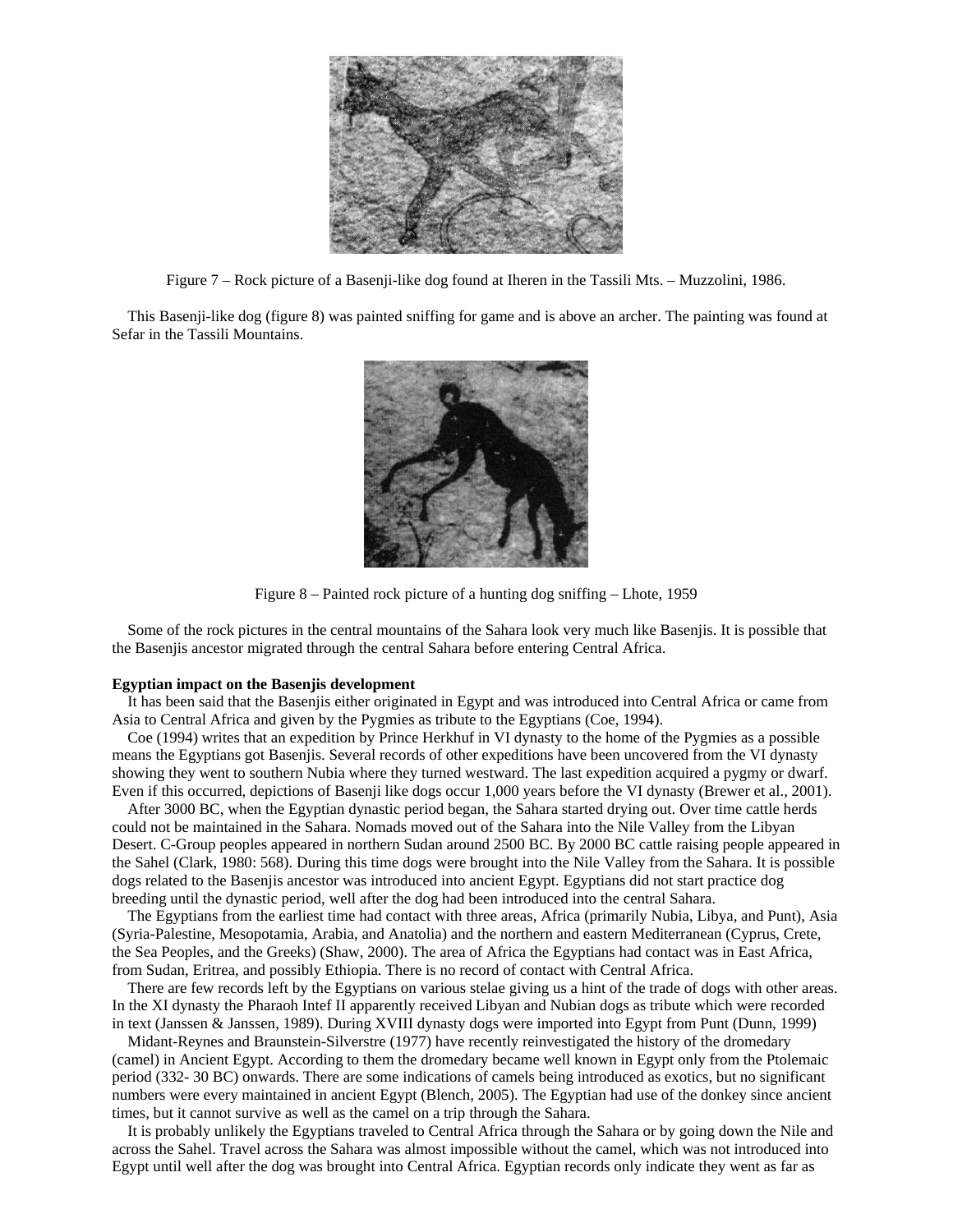Northern Sudan and on the coast possibly to Ethiopia. Therefore, the Egyptian probably had no impact on the development of the Basenji and did not introduce the Basenjis' ancestor into Central Africa.

#### **Conclusion**

 The Basenji's ancestor had three major routes they could have used to reach Africa. Out of the three, the most likely route was through central Sahara. It is possible they could have gone along the Atlantic route. They probably did not travel down the Nile.

## **References**

 Basch, M. & Gorbea, M. (1968). *Estudios de Arte Rupestre Nubio*. Madrid, Spain: Ministerio de Educacion Nacional. 325 pp.

 Blench, R. (2005). *Language, Archaeology and the African Past*. Walnut Creek, California: Altamira Press [in press].

 Brewer, D., Clark, T., & Phillips, A. (2001). *Dogs in Antiquity: Anubis to Cerberus. The Origins of the Domestic Dog.* Warminster, England: Aris & Phillips. vi + 113 pp.

Cesarino, F. (1997). I cani del Sahara. *Sahara.* 9: 93-133. [in Italian]

 Cesarino, F. (2000). Cani e mufloni: protagonisti della piu antica forma di controllo culturale delle risorse animali ne Sahara? *Sahara* 12: 107-20. [in Italian]

 Chaix, L. (1999). The dogs from Kerma (Sudan) 2700 to 1500 BC. In: Becker, C., et al. (eds.). *Historia Animalium Ex Ossibus*. Rahden/Westf.: Leidorf. 488 pp.

 Clark, J.D. (1980). Human populations and cultural adaptations in the Sahara and Nile during prehistoric times. In: Williams, M. & Faure, H. (eds.). *The Sahara and the Nile*. Rotterdam: A.A. Balkema. xvi + 607 pp.

 Clark, J.D. (1984). The domestication process in Northeast Africa: ecological change and adaptive strategies. In: Krzyzaniak, L. & Kobusiewicz, M. *Origin and Early Development of Food-Producing Cultures in North-Eastern* 

*Africa*. Pozan, Poland: Polska Akademia Nauk. 503 pp.

Clutton-Brock, J. (1993). The spread of domestic animals in Africa. In: Shaw, T., et al. (ed.).

Coe, S. (1994). *The Basenji: Out of Africa to You*. Wilsonville, OR: Doral. ix + 357 pp.

Dunn, J. (1999). *The Wonderful Land of Punt*. Tour Egypt. http://touregypt.net/featurestories/punt.htm

 Ehret, C. (1999). Who were the Rock Artists? Identifying the Holocene populations of the Sahara. In: Seglie, D. (ed.).

 Epstein, H. (1971). *The Origin of the Domestic Animals of Africa,* Vol. I. N.Y.: Africana. xi + 573 pp. Gallant, J. (2002). *The Story of the African Dog*. South Africa: University of Natal. viii + 124 pp.

Gautier, A. (1984). Quaternary mammals and archaeozoology of Egypt and the Sudan: a survey. In: Krzyzaniak,

L. & Kobusiewicz, M. *Origin and Early Development of Food-Producing Cultures in North-Eastern Africa*. Pozan, Poland: Polska Akademia Nauk. 503 pp.

 Gautier, A., & Van Neer, W. (1997). Animal remains from Debbat El Eheima and Debbat Bangdit (1600-1000 B.C./400-1000 A.D.; southern Sudan). *Archaeozoologia* IX: 49-72.

Germond, P. & Livet, J. (2001). *An Egyptian Bestiary*. London: Thames & Hudson.

 Geus, F. (1991). Burial Customs in the Upper Main Nile: An Overview. *Arkamani Sudan Journal of Archaeology and Anthropology.* London: British Museum Press 1991 An Arabic - English Review of Archaeological &

Anthropological Research in Sudan. Online at http://www.arkamani.org/preliminary\_reports/sasfn/francis-geus.htm

 Gomez-Casado, E., et al. (2000). HLA genes in Arabic-speaking Moroccans: close relatedness to Berber and Iberians. *Tissue Antigens* 55: 239-49.

Hall, S. (2003). *Dogs of Africa.* Loveland, CO: Alpine. 366 pp.

Hassan, F.A. (1988). The Predynastic of Egypt. *Journal of World Prehistory* 2(2): 135-85.

Hassan, F.A. (2002). Archaeology and Linguistic diversity in North Africa. In: Bellewood, P. & Renfrew, C.

(eds.). *Examining the farming / language dispersal hypothesis*. Cambridge, U.K.: McDonald Institute for

Archaeological Research. xiv + 505 pp.

Hilzheimer, M. (1932). Dogs. *Antiquity* 6: 411-19.

 Hubbard, C.L.B. (1948). Basenji. In: Vesey-Fitzgerald, B., editor. *The Book of the Dog*. L.A.: Borden. 1039 pp. Janssen, J. & Janssen, R. (1989). *Egyptian Household Animals.* Bucks, UK: Shire Publications. 68 pp.

Johnson, F. B. (1991). *Basenji: Dog from the past*. Las Vegas: Thousand Autumns. 99 pp.

Krzyzaniak, L. (1979). Earliest domestic fauna in the Nilotic savanna. In: Kubasiewicz, M. (ed.).

*Archaeozoology: Vol. I. Proceedings of the IIIrd International Archaeozoological Conference held 23-26th April* 

*1978 at The Agricultural Academy Szcezecin – Poland*. Szczecin, Poland: Agricultural Academy Szczecin. 651 pp.

 Leclant, J. & Huard, P. (1980). *La Culture des Chasseurs du Nil et du Sahara.* Memoires du C.R.A.P.E. XXIX. 2 volume. Algier. 560 pp.

Lhote, H. (1959). *The Search for the Tassili Frescoes*. London: Hutchinson. 236 pp.

 Lortet, L. & Gaillard, C. (1903). *La Fauna Momifee de l'Ancienne Egypte* (serie 4). Archives du Musee d'Histoire Naturelle de Lyons, Lyons.

 Maley, J. (1993). The climate and vegetational history of the equatorial regions of Africa during the upper Quaternary. In: Shaw, T., et al. (ed.).